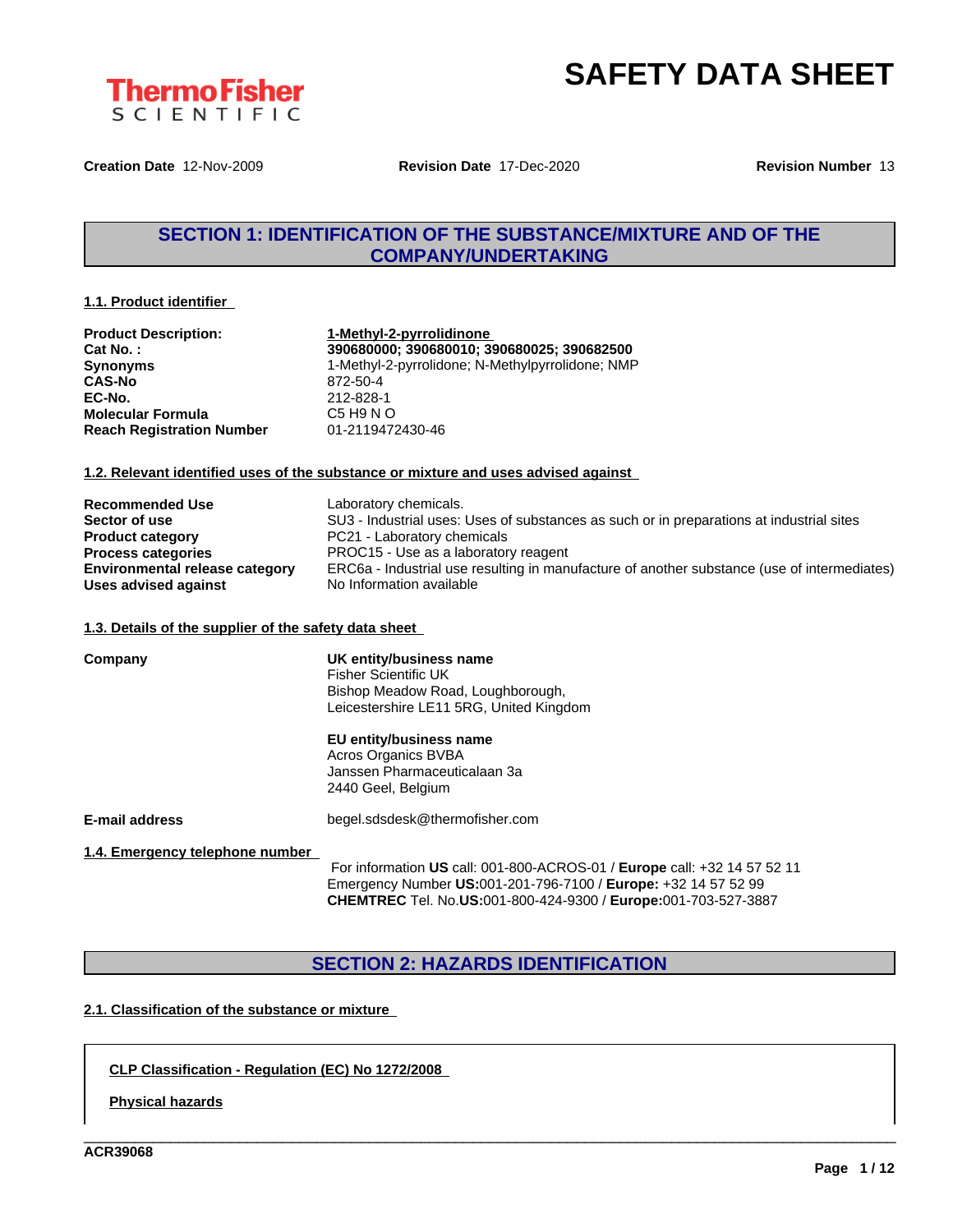$\_$  ,  $\_$  ,  $\_$  ,  $\_$  ,  $\_$  ,  $\_$  ,  $\_$  ,  $\_$  ,  $\_$  ,  $\_$  ,  $\_$  ,  $\_$  ,  $\_$  ,  $\_$  ,  $\_$  ,  $\_$  ,  $\_$  ,  $\_$  ,  $\_$  ,  $\_$  ,  $\_$  ,  $\_$  ,  $\_$  ,  $\_$  ,  $\_$  ,  $\_$  ,  $\_$  ,  $\_$  ,  $\_$  ,  $\_$  ,  $\_$  ,  $\_$  ,  $\_$  ,  $\_$  ,  $\_$  ,  $\_$  ,  $\_$  ,

Based on available data, the classification criteria are not met

#### **Health hazards**

Skin Corrosion/Irritation **Category 2 (H315)** Category 2 (H315) Serious Eye Damage/Eye Irritation Category 2 (H319) Reproductive Toxicity Category 1B (H360D) Specific target organ toxicity - (single exposure) Category 3 (H335) Category 3 (H335)

### **Environmental hazards**

Based on available data, the classification criteria are not met

*Full text of Hazard Statements: see section 16*



**Signal Word Danger**

#### **Hazard Statements**

H315 - Causes skin irritation H319 - Causes serious eye irritation H335 - May cause respiratory irritation H360D - May damage the unborn child Combustible liquid

#### **Precautionary Statements**

P280 - Wear protective gloves/protective clothing/eye protection/face protection P302 + P352 - IF ON SKIN: Wash with plenty of soap and water P332 + P313 - If skin irritation occurs: Get medical advice/attention P304 + P340 - IF INHALED: Remove victim to fresh air and keep atrest in a position comfortable for breathing P312 - Call a POISON CENTER or doctor/physician if you feel unwell P337 + P313 - If eye irritation persists: Get medical advice/attention

#### **Additional EU labelling**

Restricted to professional users

### **2.3. Other hazards**

Substance is not considered persistent, bioaccumulative and toxic (PBT) / very persistent and very bioaccumulative (vPvB)

### **SECTION 3: COMPOSITION/INFORMATION ON INGREDIENTS**

#### **3.1. Substances**

| Component             | <b>CAS-No</b> | EC-No.            | Weight % | CLP Classification - Regulation (EC) No<br>1272/2008 |
|-----------------------|---------------|-------------------|----------|------------------------------------------------------|
| -Methyl-2-pyrrolidone | 872-50-4      | EEC No. 212-828-1 | 99       | Skin Irrit. 2 (H315)                                 |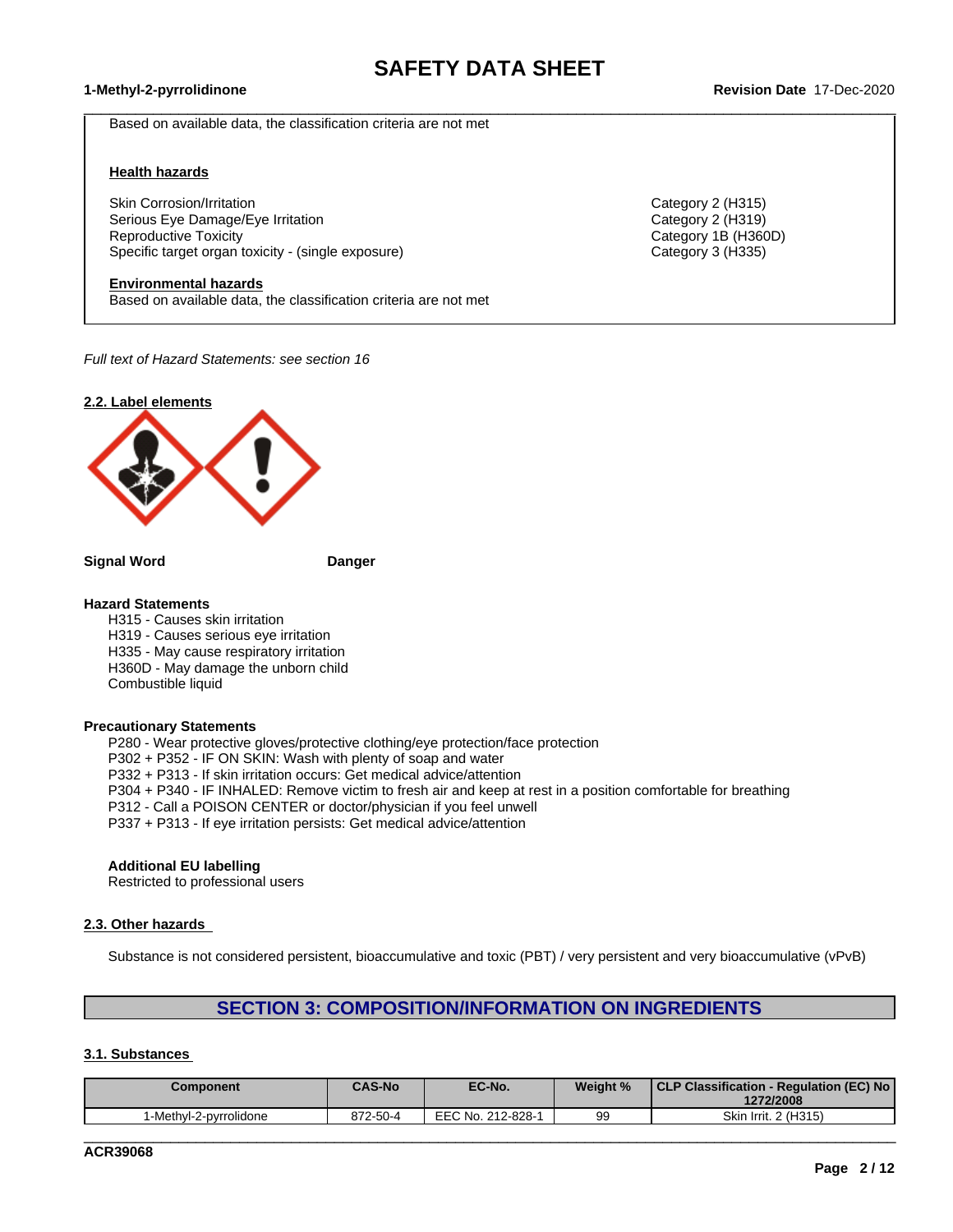#### **1-Methyl-2-pyrrolidinone Revision Date** 17-Dec-2020

|  | Eye Irrit. 2 (H319)                         |
|--|---------------------------------------------|
|  | (1980)<br>Repr.<br>$\overline{A}$<br>7.30UL |
|  | $CTOT$ $CFT$ $2$ $(11225)$                  |

| Component              | <b>Specific concentration limits</b><br>ומי ומא<br>1962 SI | <b>M-Factor</b> | <b>Component notes</b> |
|------------------------|------------------------------------------------------------|-----------------|------------------------|
| 1-Methvl-2-pvrrolidone | STOT SE $3::C = 10\%$                                      |                 |                        |

#### **Reach Registration Number** 01-2119472430-46

*Full text of Hazard Statements: see section 16*

### **SECTION 4: FIRST AID MEASURES**

#### **4.1. Description of first aid measures**

| <b>General Advice</b>                                            | May damage the unborn child. Immediate medical attention is required. Show this safety<br>data sheet to the doctor in attendance.                                                                                                                                                                                                       |
|------------------------------------------------------------------|-----------------------------------------------------------------------------------------------------------------------------------------------------------------------------------------------------------------------------------------------------------------------------------------------------------------------------------------|
| <b>Eye Contact</b>                                               | Rinse immediately with plenty of water, also under the eyelids, for at least 15 minutes.<br>Immediate medical attention is required.                                                                                                                                                                                                    |
| <b>Skin Contact</b>                                              | Wash off immediately with plenty of water for at least 15 minutes. Immediate medical<br>attention is required.                                                                                                                                                                                                                          |
| Ingestion                                                        | Do NOT induce vomiting. Call a physician or poison control center immediately.                                                                                                                                                                                                                                                          |
| <b>Inhalation</b>                                                | Remove to fresh air. If not breathing, give artificial respiration. Do not use mouth-to-mouth<br>method if victim ingested or inhaled the substance; give artificial respiration with the aid of a<br>pocket mask equipped with a one-way valve or other proper respiratory medical device.<br>Immediate medical attention is required. |
| Self-Protection of the First Aider                               | Ensure that medical personnel are aware of the material(s) involved, take precautions to<br>protect themselves and prevent spread of contamination.                                                                                                                                                                                     |
| 4.2. Most important symptoms and effects, both acute and delayed |                                                                                                                                                                                                                                                                                                                                         |
|                                                                  | None reasonably foreseeable. Symptoms of overexposure may be headache, dizziness,<br>tiredness, nausea and vomiting, Central nervous system disorders                                                                                                                                                                                   |

#### **4.3. Indication of any immediate medical attention and special treatment needed**

**Notes to Physician** Treat symptomatically. Symptoms may be delayed.

### **SECTION 5: FIREFIGHTING MEASURES**

### **5.1. Extinguishing media**

#### **Suitable Extinguishing Media**

Water spray, carbon dioxide (CO2), dry chemical, alcohol-resistant foam. Water mist may be used to cool closed containers.

**Extinguishing media which must not be used for safety reasons** No information available.

#### **5.2. Special hazards arising from the substance or mixture**

Combustible material. Containers may explode when heated. Keep product and empty container away from heat and sources of ignition.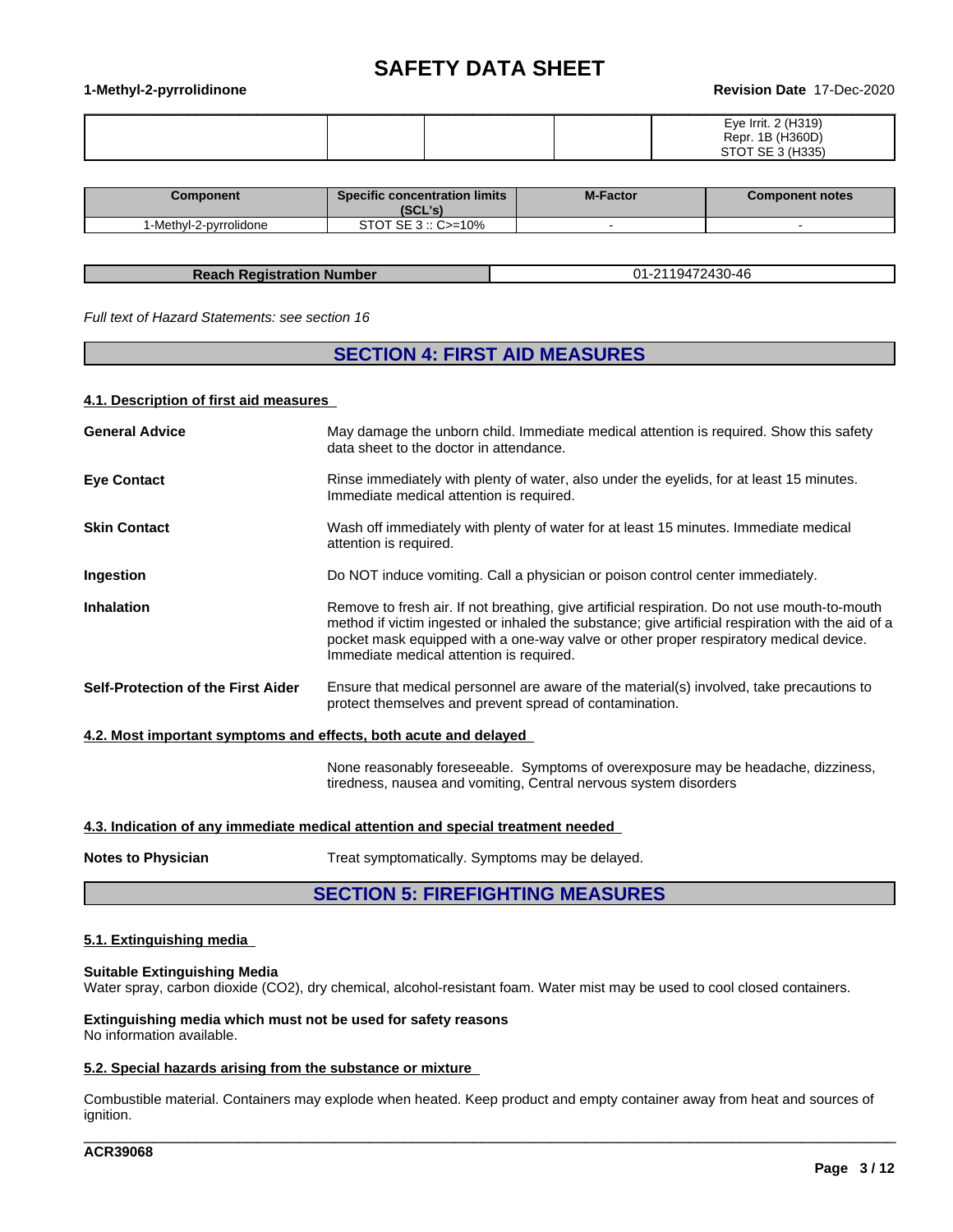$\_$  ,  $\_$  ,  $\_$  ,  $\_$  ,  $\_$  ,  $\_$  ,  $\_$  ,  $\_$  ,  $\_$  ,  $\_$  ,  $\_$  ,  $\_$  ,  $\_$  ,  $\_$  ,  $\_$  ,  $\_$  ,  $\_$  ,  $\_$  ,  $\_$  ,  $\_$  ,  $\_$  ,  $\_$  ,  $\_$  ,  $\_$  ,  $\_$  ,  $\_$  ,  $\_$  ,  $\_$  ,  $\_$  ,  $\_$  ,  $\_$  ,  $\_$  ,  $\_$  ,  $\_$  ,  $\_$  ,  $\_$  ,  $\_$  ,

#### **Hazardous Combustion Products**

Carbon monoxide (CO), Carbon dioxide (CO2), Nitrogen oxides (NOx), peroxides.

#### **5.3. Advice for firefighters**

As in any fire, wear self-contained breathing apparatus pressure-demand, MSHA/NIOSH (approved or equivalent) and full protective gear. Thermal decomposition can lead to release of irritating gases and vapors.

### **SECTION 6: ACCIDENTAL RELEASE MEASURES**

#### **6.1. Personal precautions, protective equipment and emergency procedures**

Not to be used by pregnant workers and workers who have recently given birth or who are breastfeeding. Ensure adequate ventilation. Use personal protective equipment as required.Keep people away from and upwind of spill/leak. Evacuate personnel to safe areas. Remove all sources of ignition. Take precautionary measures against static discharges.

#### **6.2. Environmental precautions**

Should not be released into the environment.

#### **6.3. Methods and material for containment and cleaning up**

Soak up with inert absorbent material. Keep in suitable, closed containers for disposal. Remove all sources of ignition.

#### **6.4. Reference to other sections**

Refer to protective measures listed in Sections 8 and 13.

### **SECTION 7: HANDLING AND STORAGE**

### **7.1. Precautions for safe handling**

Do not get in eyes, on skin, or on clothing. Not to be used by pregnant workers and workers who have recently given birth or who are breastfeeding. Wear personal protective equipment/face protection. Use only under a chemical fume hood. Do not breathe mist/vapors/spray. Do not ingest. If swallowed then seek immediate medical assistance. Keep away from open flames, hot surfaces and sources of ignition.

#### **Hygiene Measures**

Handle in accordance with good industrial hygiene and safety practice. Keep away from food, drink and animal feeding stuffs. Do not eat, drink or smoke when using this product. Remove and wash contaminated clothing and gloves, including the inside, before re-use. Wash hands before breaks and after work.

#### **7.2. Conditions for safe storage, including any incompatibilities**

Keep containers tightly closed in a dry, cool and well-ventilated place. Keep away from heat, sparks and flame. Protect from light.

**Technical Rules for Hazardous Substances (TRGS) 510 Storage Class (LGK) (Germany)** Class 6.1C

#### **7.3. Specific end use(s)**

Use in laboratories

### **SECTION 8: EXPOSURE CONTROLS/PERSONAL PROTECTION**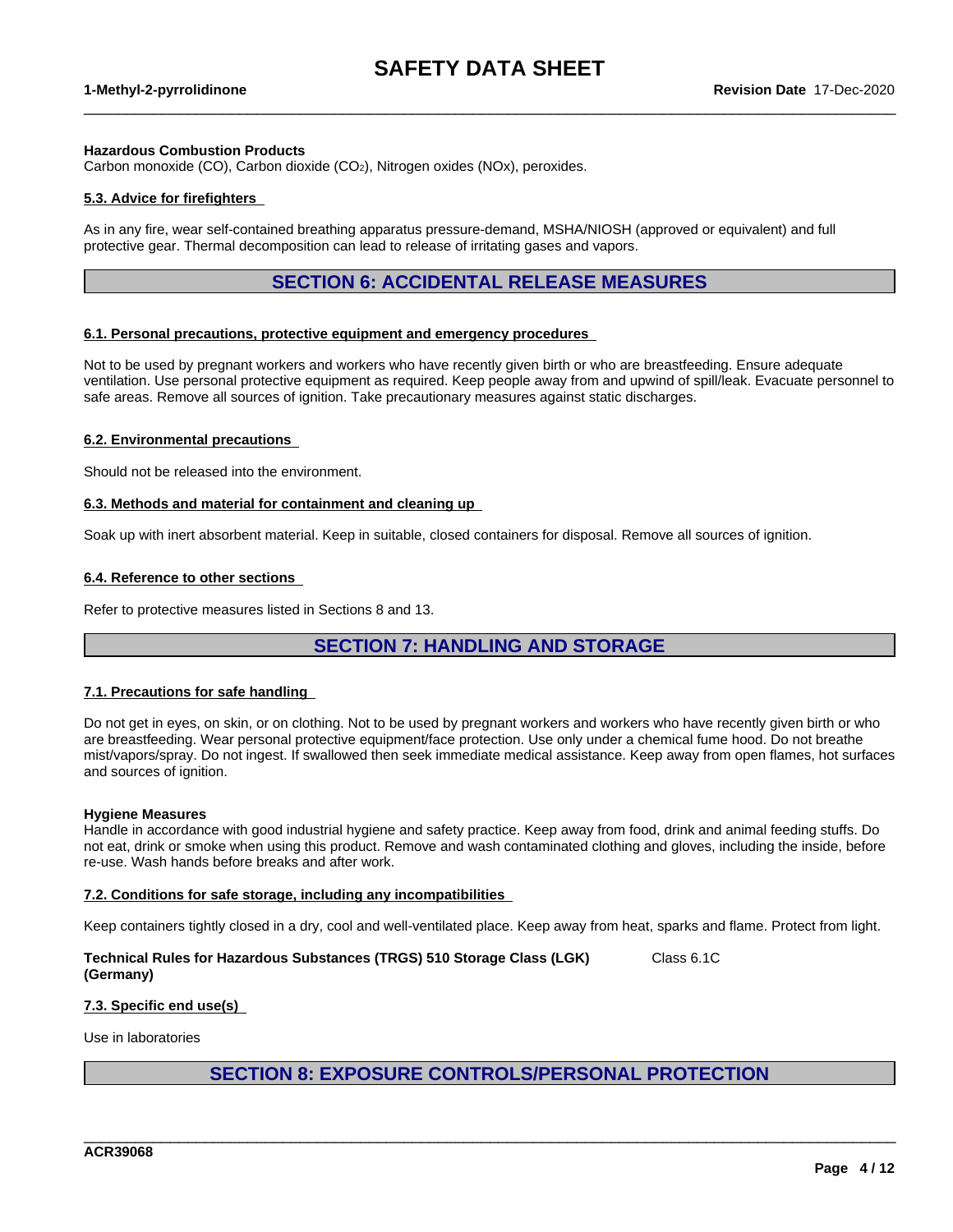$\_$  ,  $\_$  ,  $\_$  ,  $\_$  ,  $\_$  ,  $\_$  ,  $\_$  ,  $\_$  ,  $\_$  ,  $\_$  ,  $\_$  ,  $\_$  ,  $\_$  ,  $\_$  ,  $\_$  ,  $\_$  ,  $\_$  ,  $\_$  ,  $\_$  ,  $\_$  ,  $\_$  ,  $\_$  ,  $\_$  ,  $\_$  ,  $\_$  ,  $\_$  ,  $\_$  ,  $\_$  ,  $\_$  ,  $\_$  ,  $\_$  ,  $\_$  ,  $\_$  ,  $\_$  ,  $\_$  ,  $\_$  ,  $\_$  ,

#### **8.1. Control parameters**

#### **Exposure limits**

List source(s): **EU** - Commission Directive (EU) 2019/1831 of 24 October 2019 establishing a fifth list ofindicative occupational exposure limit values pursuant to Council Directive 98/24/EC and amending Commission Directive 2000/39/EC UK - EH40/2005 Work Exposure Limits, Third edition. Published 2018. **IRE -** 2018 Code of Practice for the Chemical Agents Regulations, Schedule 1. Published by the Health and Safety Authority

| Component              | The United Kingdom               | <b>European Union</b>             | <b>Ireland</b>                   |
|------------------------|----------------------------------|-----------------------------------|----------------------------------|
| 1-Methyl-2-pyrrolidone | STEL: 20 ppm 15 min              | TWA: 10 ppm (8h)                  | TWA: 10 ppm 8 hr.                |
|                        | STEL: $80 \text{ mg/m}^3$ 15 min | TWA: 40 mg/m <sup>3</sup> (8h)    | TWA: 40 mg/m <sup>3</sup> 8 hr.  |
|                        | TWA: $10$ ppm $8$ hr             | STEL: 20 ppm (15min)              | STEL: 20 ppm 15 min              |
|                        | TWA: 40 mg/m <sup>3</sup> 8 hr   | STEL: $80 \text{ mg/m}^3$ (15min) | STEL: $80 \text{ mg/m}^3$ 15 min |
|                        | <b>Skin</b>                      | Skin                              | Skin                             |

#### **Biological limit values**

List source(s):

#### **Monitoring methods**

BS EN 14042:2003 Title Identifier: Workplace atmospheres. Guide for the application and use of procedures for the assessment of exposure to chemical and biological agents.

MDHS70 General methods for sampling airborne gases and vapours

**Derived No Effect Level (DNEL)** See table for values

| Route of exposure | Acute effects (local) | <b>Acute effects</b><br>(systemic) | <b>Chronic effects</b><br>(local) | <b>Chronic effects</b><br>(systemic) |
|-------------------|-----------------------|------------------------------------|-----------------------------------|--------------------------------------|
| Oral              |                       |                                    |                                   |                                      |
| Dermal            |                       |                                    |                                   | 4.8 mg/kg bw/day                     |
| <b>Inhalation</b> |                       |                                    | $40 \text{ ma/m}^3$               | 14.4 mg/m <sup>3</sup>               |

**Predicted No Effect Concentration** See values below. **(PNEC)**

| <b>Fresh water</b>           | $0.25 \text{ mg/l}$ |
|------------------------------|---------------------|
| <b>Fresh water sediment</b>  | 1.09mg/kg dw        |
| <b>Marine water</b>          | $0.025$ mg/l        |
| <b>Marine water sediment</b> | $0.109$ mg/kg dw    |
| <b>Water Intermittent</b>    | $5 \text{ mg/l}$    |
| Microorganisms in sewage     | $10$ mg/l           |
| treatment                    |                     |
| Soil (Agriculture)           | $0.07$ mg/kg        |

#### **8.2. Exposure controls**

#### **Engineering Measures**

Ensure adequate ventilation, especially in confined areas. Ensure that eyewash stations and safety showers are close to the workstation location.

Wherever possible, engineering control measures such as the isolation or enclosure of the process, the introduction of process or equipment changes to minimise release or contact, and the use of properly designed ventilation systems, should be adopted to control hazardous materials at source

| Personal protective equipment<br><b>Eve Protection</b> | Goggles (European standard - EN 166) |
|--------------------------------------------------------|--------------------------------------|
| <b>Hand Protection</b>                                 | Protective gloves                    |

| Glove material<br>Nitrile rubber | <b>Breakthrough time</b><br>: 30 minutes<br>. 140 minutes | <b>Glove thickness</b><br>$0.38$ mm<br>$0.66$ mm | <b>EU</b> standard<br>Level 2<br>∟evel 4 | Glove comments |  |
|----------------------------------|-----------------------------------------------------------|--------------------------------------------------|------------------------------------------|----------------|--|
| Neoprene                         |                                                           |                                                  |                                          |                |  |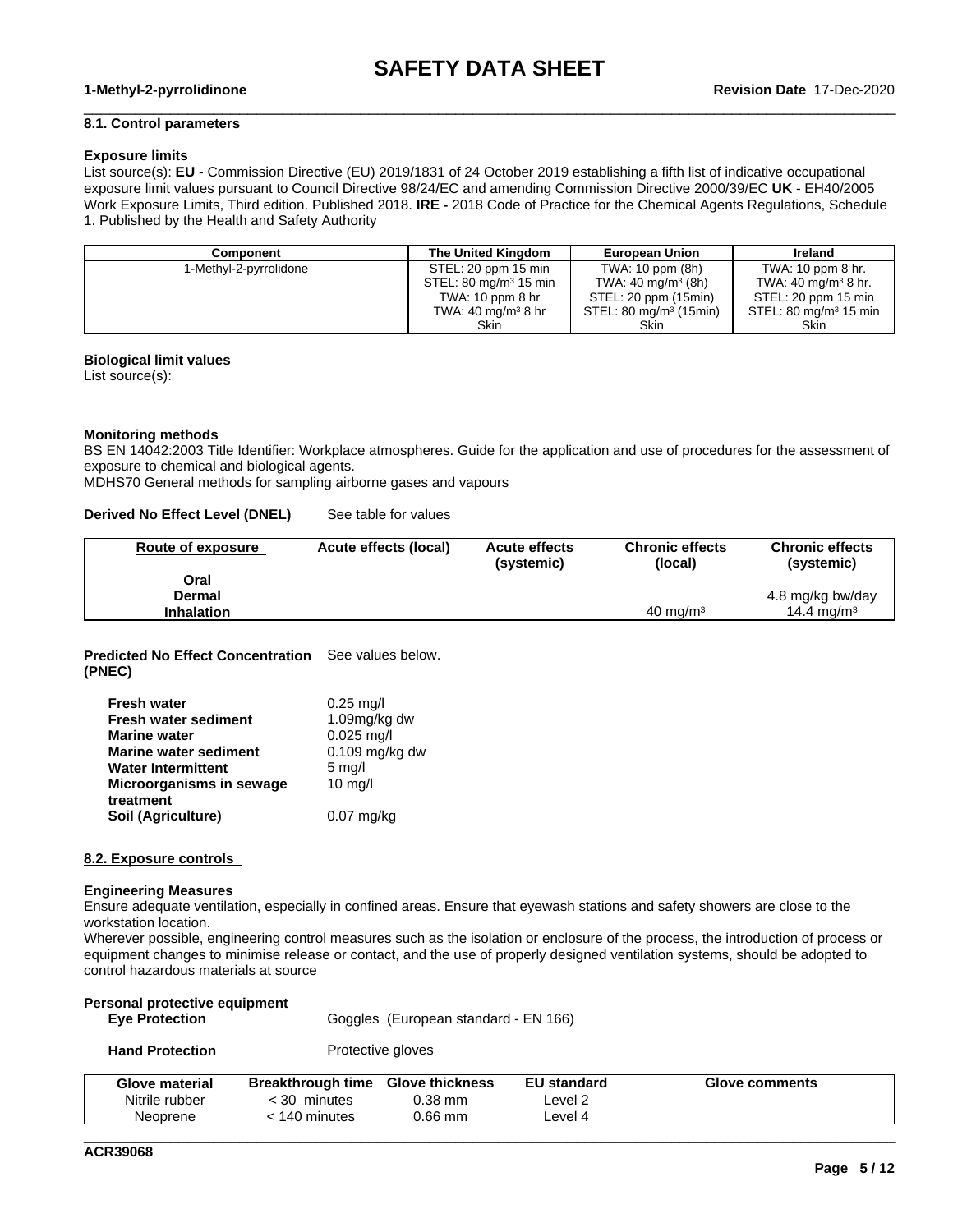#### **1-Methyl-2-pyrrolidinone Revision Date** 17-Dec-2020

 $\_$  ,  $\_$  ,  $\_$  ,  $\_$  ,  $\_$  ,  $\_$  ,  $\_$  ,  $\_$  ,  $\_$  ,  $\_$  ,  $\_$  ,  $\_$  ,  $\_$  ,  $\_$  ,  $\_$  ,  $\_$  ,  $\_$  ,  $\_$  ,  $\_$  ,  $\_$  ,  $\_$  ,  $\_$  ,  $\_$  ,  $\_$  ,  $\_$  ,  $\_$  ,  $\_$  ,  $\_$  ,  $\_$  ,  $\_$  ,  $\_$  ,  $\_$  ,  $\_$  ,  $\_$  ,  $\_$  ,  $\_$  ,  $\_$  , **Skin and body protection** Long sleeved clothing EN 374 Permeation rate 43 µg/cm2/min Permeation rate 19 µg/cm2/min As tested under EN374-3 Determination of Resistance to Permeation by Chemicals Butyl rubber > 480 minutes 0.50 mm

Inspect gloves before use.

Please observe the instructions regarding permeability and breakthrough time which are provided by the supplier of the gloves. (Refer to manufacturer/supplier for information)

Ensure gloves are suitable for the task: Chemical compatability, Dexterity, Operational conditions, User susceptibility, e.g. sensitisation effects, also take into consideration the specific local conditions under which the product is used, such as the danger of cuts, abrasion.

Remove gloves with care avoiding skin contamination.

| <b>Respiratory Protection</b> | When workers are facing concentrations above the exposure limit they must use<br>appropriate certified respirators.<br>To protect the wearer, respiratory protective equipment must be the correct fit and be used<br>and maintained properly                                                                                     |
|-------------------------------|-----------------------------------------------------------------------------------------------------------------------------------------------------------------------------------------------------------------------------------------------------------------------------------------------------------------------------------|
| Large scale/emergency use     | Use a NIOSH/MSHA or European Standard EN 136 approved respirator if exposure limits<br>are exceeded or if irritation or other symptoms are experienced<br><b>Recommended Filter type:</b> Organic gases and vapours filter Type A Brown conforming to<br>EN14387                                                                  |
| Small scale/Laboratory use    | Use a NIOSH/MSHA or European Standard EN 149:2001 approved respirator if exposure<br>limits are exceeded or if irritation or other symptoms are experienced.<br><b>Recommended half mask:-</b> Valve filtering: EN405; or; Half mask: EN140; plus filter, EN<br>141<br>When RPE is used a face piece Fit Test should be conducted |
|                               |                                                                                                                                                                                                                                                                                                                                   |

**Environmental exposure controls** No information available.

### **SECTION 9: PHYSICAL AND CHEMICAL PROPERTIES**

#### **9.1. Information on basic physical and chemical properties**

| <b>Physical State</b>                          | Liquid                        |                                          |  |
|------------------------------------------------|-------------------------------|------------------------------------------|--|
| Appearance                                     | <b>Colorless</b>              |                                          |  |
| Odor                                           | Mild amine                    |                                          |  |
| <b>Odor Threshold</b>                          | No data available             |                                          |  |
| <b>Melting Point/Range</b>                     | $-24$ °C / $-11.2$ °F         |                                          |  |
| <b>Softening Point</b>                         | No data available             |                                          |  |
| <b>Boiling Point/Range</b>                     | 202 °C / 395.6 °F             | @ 760 mmHg                               |  |
| <b>Flammability (liquid)</b>                   | Combustible liquid            | On basis of test data                    |  |
| <b>Flammability (solid,gas)</b>                | Not applicable                | Liquid                                   |  |
| <b>Explosion Limits</b>                        | <b>Lower</b> $1.3$ vol $%$    |                                          |  |
|                                                | <b>Upper</b> $9.5$ vol $%$    |                                          |  |
| <b>Flash Point</b>                             | 91 °C / 195.8 °F              | <b>Method -</b> No information available |  |
| <b>Autoignition Temperature</b>                | 346 °C / 654.8 °F             |                                          |  |
| <b>Decomposition Temperature</b>               | No data available             |                                          |  |
| рH                                             | $7.7 - 8.0$                   | 100 g/L aq.sol                           |  |
| <b>Viscosity</b>                               | 1.67 mPa s at 20 $^{\circ}$ C |                                          |  |
| <b>Water Solubility</b>                        | Miscible                      |                                          |  |
| Solubility in other solvents                   | No information available      |                                          |  |
| <b>Partition Coefficient (n-octanol/water)</b> |                               |                                          |  |
| <b>Component</b>                               | log Pow                       |                                          |  |
| 1-Methyl-2-pyrrolidone                         | $-0.46$                       |                                          |  |
| <b>Vapor Pressure</b>                          | 0.7 mbar $@$ 25 °C            |                                          |  |
| Density / Specific Gravity                     | 1.030                         |                                          |  |
| <b>Bulk Density</b>                            | Not applicable                | Liquid                                   |  |
| <b>ACR39068</b>                                |                               |                                          |  |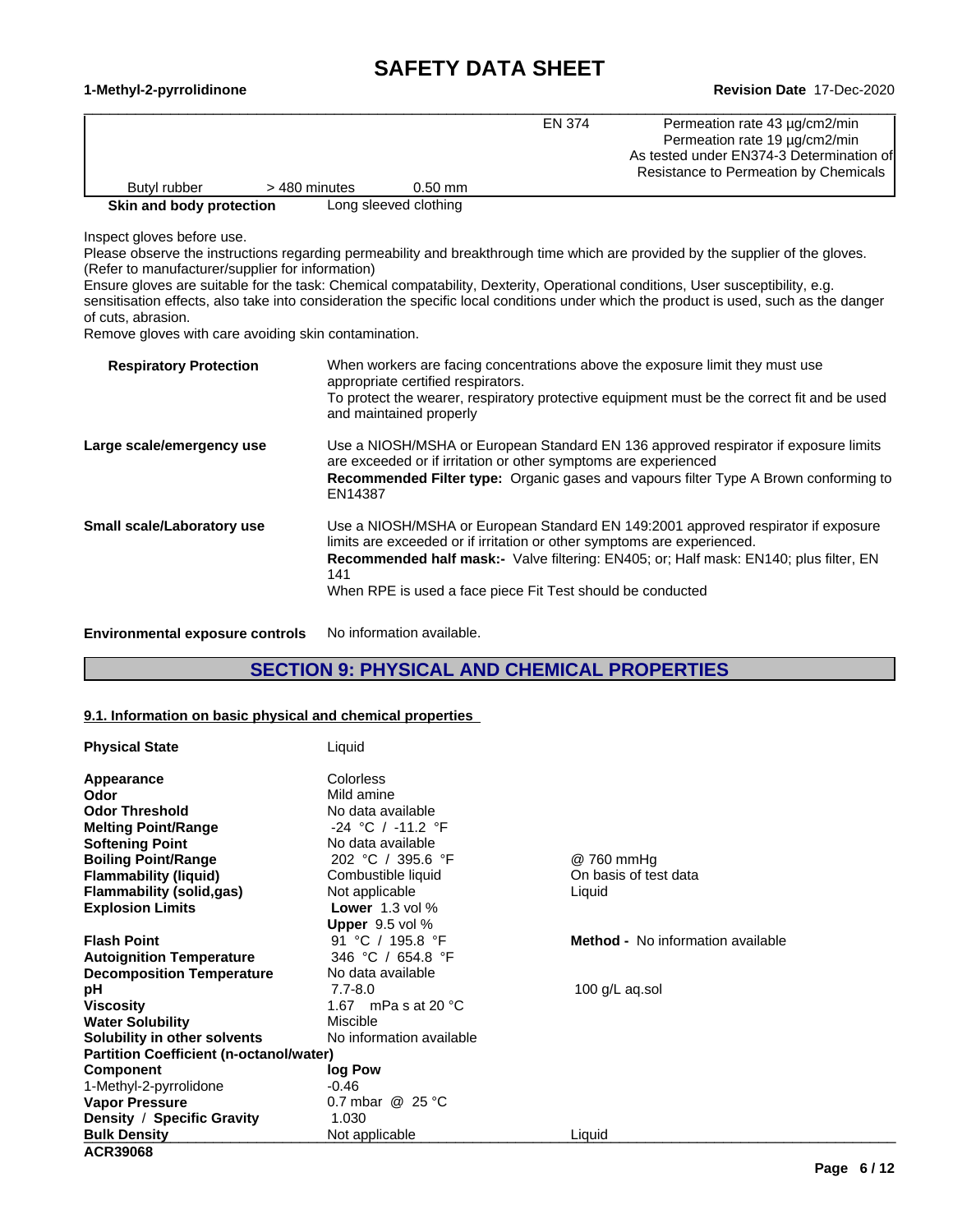**1-Methyl-2-pyrrolidinone Revision Date** 17-Dec-2020

| <b>Vapor Density</b><br><b>Particle characteristics</b>              | $(Air = 1.0)$<br>3.4<br>Not applicable (liquid)                                                                                                                                          |
|----------------------------------------------------------------------|------------------------------------------------------------------------------------------------------------------------------------------------------------------------------------------|
| 9.2. Other information                                               |                                                                                                                                                                                          |
| Molecular Formula<br>Molecular Weight<br><b>Explosive Properties</b> | $C5$ H <sub>9</sub> N O<br>99.13<br>explosive air/vapour mixtures possible                                                                                                               |
|                                                                      | <b>SECTION 10: STABILITY AND REACTIVITY</b>                                                                                                                                              |
| 10.1. Reactivity                                                     | None known, based on information available                                                                                                                                               |
| 10.2. Chemical stability                                             | Hygroscopic, Air sensitive, Light sensitive.                                                                                                                                             |
| 10.3. Possibility of hazardous reactions                             |                                                                                                                                                                                          |
| <b>Hazardous Polymerization</b><br><b>Hazardous Reactions</b>        | No information available.<br>None under normal processing.                                                                                                                               |
| 10.4. Conditions to avoid                                            | Incompatible products. Heat, flames and sparks. Exposure to air. Exposure to moist air or<br>water. Exposure to light. Keep away from open flames, hot surfaces and sources of ignition. |
| 10.5. Incompatible materials                                         | Strong oxidizing agents. Strong acids. Strong bases.                                                                                                                                     |

### **10.6. Hazardous decomposition products**

 $\overline{\text{Carbon}}$  monoxide (CO). Carbon dioxide (CO<sub>2</sub>). Nitrogen oxides (NOx). peroxides.

\_\_\_\_\_\_\_\_\_\_\_\_\_\_\_\_\_\_\_\_\_\_\_\_\_\_\_\_\_\_\_\_\_\_\_\_\_\_\_\_\_\_\_\_\_\_\_\_\_\_\_\_\_\_\_\_\_\_\_\_\_\_\_\_\_\_\_\_\_\_\_\_\_\_\_\_\_\_\_\_\_\_\_\_\_\_\_\_\_\_\_\_\_\_

### **SECTION 11: TOXICOLOGICAL INFORMATION**

### **11.1. Information on hazard classes as defined in Regulation (EC) No 1272/2008**

### **Product Information**

**(a) acute toxicity;**

**Oral Communist Coral Based on available data, the classification criteria are not met Dermal Dermal** Based on available data, the classification criteria are not met **Inhalation** Based on available data, the classification criteria are not met

| Component             | ∟D50 Oral                  | ∟D50 Dermal             | <b>LC50 Inhalation</b>             |
|-----------------------|----------------------------|-------------------------|------------------------------------|
| -Methyl-2-pyrrolidone | Rat<br>$LD50 = 3914$ mg/kg | ∟D50 = 8 g/kg<br>Rabbit | (Rat ) 4 h<br>LC50 > 5.1<br>1 ma/L |

| (b) skin corrosion/irritation; | Category 2 |  |
|--------------------------------|------------|--|
|--------------------------------|------------|--|

**(c) serious eye damage/irritation;** Category 2

### **(d) respiratory or skin sensitization;**

**Respiratory** Based on available data, the classification criteria are not met Social Conservation criteria are not met Social Conservation criteria are not met Social Conservation criteria are not met Social Conservation **Skin** Based on available data, the classification criteria are not met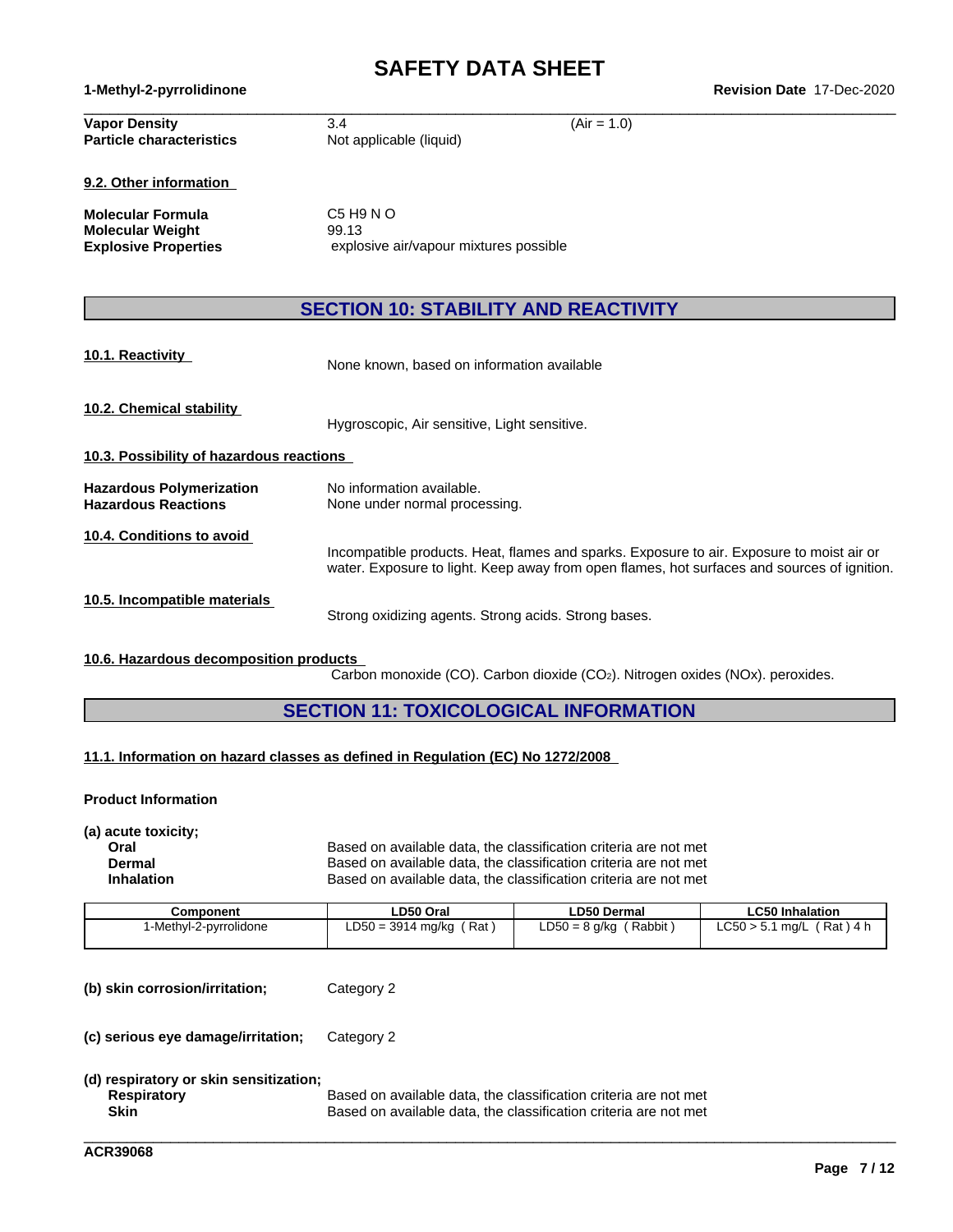$\_$  ,  $\_$  ,  $\_$  ,  $\_$  ,  $\_$  ,  $\_$  ,  $\_$  ,  $\_$  ,  $\_$  ,  $\_$  ,  $\_$  ,  $\_$  ,  $\_$  ,  $\_$  ,  $\_$  ,  $\_$  ,  $\_$  ,  $\_$  ,  $\_$  ,  $\_$  ,  $\_$  ,  $\_$  ,  $\_$  ,  $\_$  ,  $\_$  ,  $\_$  ,  $\_$  ,  $\_$  ,  $\_$  ,  $\_$  ,  $\_$  ,  $\_$  ,  $\_$  ,  $\_$  ,  $\_$  ,  $\_$  ,  $\_$  ,

**(e) germ cell mutagenicity;**

| (e) germ cen mutagemeny,                                                                                           |                                                                                                                                                                                                                                                                |
|--------------------------------------------------------------------------------------------------------------------|----------------------------------------------------------------------------------------------------------------------------------------------------------------------------------------------------------------------------------------------------------------|
|                                                                                                                    | Mutagenic effects have occured in microorganisms                                                                                                                                                                                                               |
| (f) carcinogenicity;                                                                                               | Based on available data, the classification criteria are not met                                                                                                                                                                                               |
|                                                                                                                    | There are no known carcinogenic chemicals in this product                                                                                                                                                                                                      |
| (g) reproductive toxicity;<br><b>Reproductive Effects</b><br><b>Developmental Effects</b><br><b>Teratogenicity</b> | Category 1B<br>Experiments have shown reproductive toxicity effects on laboratory animals.<br>Substances known to cause developmental toxicity in humans. May cause harm to the<br>unborn child.<br>Teratogenic effects have occurred in experimental animals. |
| (h) STOT-single exposure;                                                                                          | Category 3                                                                                                                                                                                                                                                     |
| <b>Results / Target organs</b>                                                                                     | Respiratory system.                                                                                                                                                                                                                                            |
| (i) STOT-repeated exposure;                                                                                        | Based on available data, the classification criteria are not met                                                                                                                                                                                               |
| <b>Target Organs</b>                                                                                               | None known.                                                                                                                                                                                                                                                    |
| (j) aspiration hazard;                                                                                             | Based on available data, the classification criteria are not met                                                                                                                                                                                               |
| <b>Other Adverse Effects</b>                                                                                       | Tumorigenic effects have been reported in experimental animals.                                                                                                                                                                                                |
| delayed                                                                                                            | <b>Symptoms / effects, both acute and</b> Symptoms of overexposure may be headache, dizziness, tiredness, nausea and vomiting,<br>Central nervous system disorders.                                                                                            |
|                                                                                                                    |                                                                                                                                                                                                                                                                |

### **11.2. Information on other hazards**

| <b>Endocrine Disrupting Properties</b> | Assess endocrine disrupting properties for human health. This product does not contain any |
|----------------------------------------|--------------------------------------------------------------------------------------------|
|                                        | known or suspected endocrine disruptors.                                                   |

### **SECTION 12: ECOLOGICAL INFORMATION**

#### **12.1. Toxicity Ecotoxicity effects** .

| Component              | <b>Freshwater Fish</b>                                                                                                                                                          | <b>Water Flea</b>                           | <b>Freshwater Algae</b>                              |
|------------------------|---------------------------------------------------------------------------------------------------------------------------------------------------------------------------------|---------------------------------------------|------------------------------------------------------|
| 1-Methyl-2-pyrrolidone | $LC50: = 1072$ mg/L, 96h static<br>(Pimephales promelas)<br>$LC50: = 1400$ mg/L, 96h static<br>(Poecilia reticulata)<br>$LC50: = 832$ mg/L, 96h static<br>(Lepomis macrochirus) | $EC50: = 4897$ mg/L, 48h<br>(Daphnia magna) | $EC50:$ > 500 mg/L, 72h<br>(Desmodesmus subspicatus) |

# **12.2. Persistence and degradability**

Persistence is unlikely.

| Component                                | Degradability                                           |
|------------------------------------------|---------------------------------------------------------|
| $\cdots$<br>2-pvrrolidone<br>l-Methyl-:  | <b>OECD 301C</b><br>28 davs<br>720/<br>water:<br>. J 70 |
| . 99<br>070<br>EΩ<br>י 4-∪ל-∠ <i>ו</i> ט | .೧೧ <sup>೦/.</sup> ೧1<br>davs<br>e∩i<br>וושכ<br>.JU     |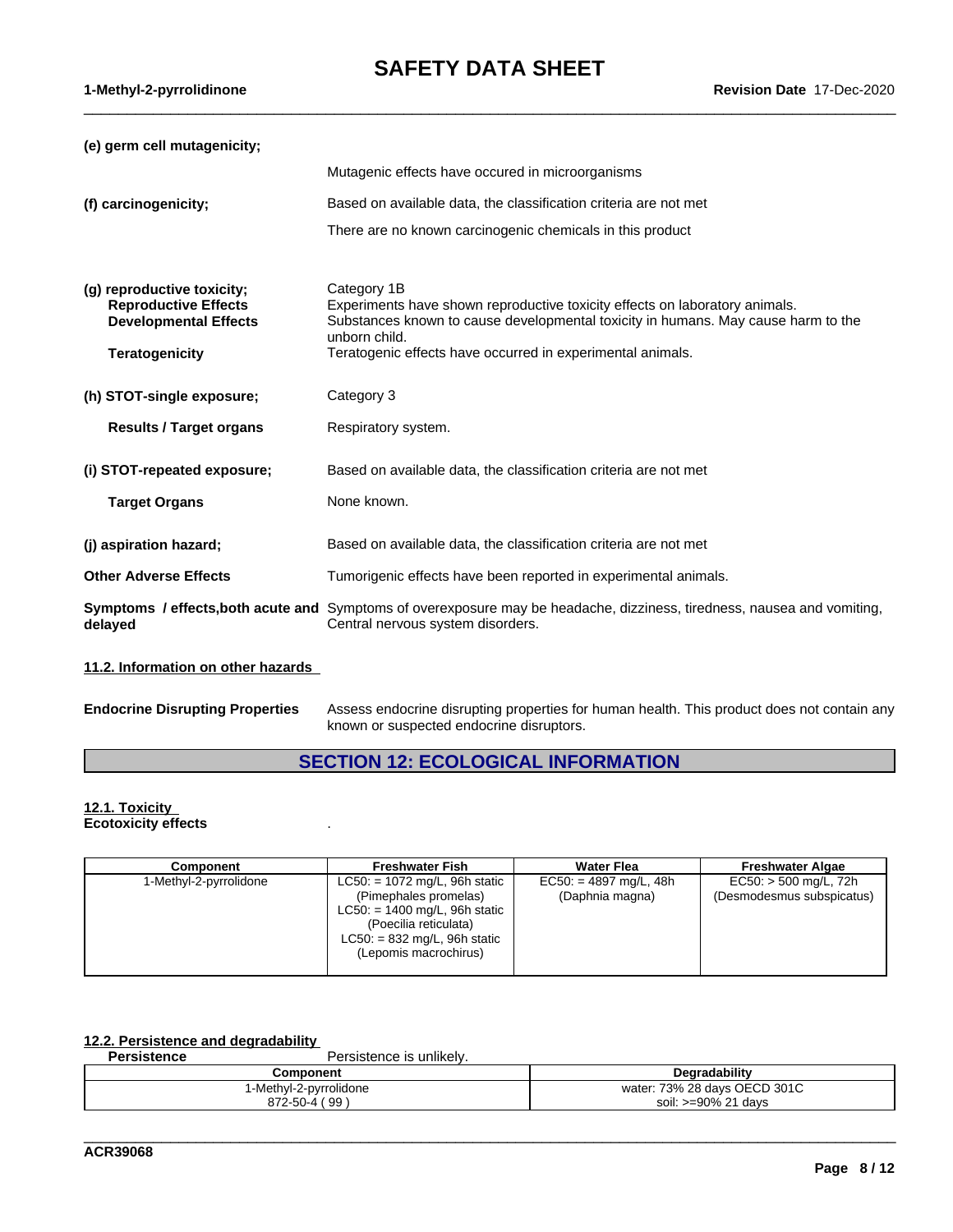$\_$  ,  $\_$  ,  $\_$  ,  $\_$  ,  $\_$  ,  $\_$  ,  $\_$  ,  $\_$  ,  $\_$  ,  $\_$  ,  $\_$  ,  $\_$  ,  $\_$  ,  $\_$  ,  $\_$  ,  $\_$  ,  $\_$  ,  $\_$  ,  $\_$  ,  $\_$  ,  $\_$  ,  $\_$  ,  $\_$  ,  $\_$  ,  $\_$  ,  $\_$  ,  $\_$  ,  $\_$  ,  $\_$  ,  $\_$  ,  $\_$  ,  $\_$  ,  $\_$  ,  $\_$  ,  $\_$  ,  $\_$  ,  $\_$  ,

**1-Methyl-2-pyrrolidinone Revision Date** 17-Dec-2020

#### **12.3. Bioaccumulative potential** Bioaccumulation is unlikely

| <b>Component</b>                                                                                       | log Pow                                                                                                                                                        | <b>Bioconcentration factor (BCF)</b> |  |  |  |  |  |  |
|--------------------------------------------------------------------------------------------------------|----------------------------------------------------------------------------------------------------------------------------------------------------------------|--------------------------------------|--|--|--|--|--|--|
| 1-Methyl-2-pyrrolidone                                                                                 | $-0.46$                                                                                                                                                        | No data available                    |  |  |  |  |  |  |
| 12.4. Mobility in soil                                                                                 | The product is water soluble, and may spread in water systems. Will likely be mobile in the<br>environment due to its water solubility. Highly mobile in soils |                                      |  |  |  |  |  |  |
| 12.5. Results of PBT and vPvB<br>assessment                                                            | Substance is not considered persistent, bioaccumulative and toxic (PBT) / very persistent<br>and very bioaccumulative (vPvB).                                  |                                      |  |  |  |  |  |  |
| 12.6. Endocrine disrupting<br>properties<br><b>Endocrine Disruptor Information</b>                     | This product does not contain any known or suspected endocrine disruptors                                                                                      |                                      |  |  |  |  |  |  |
| 12.7. Other adverse effects<br><b>Persistent Organic Pollutant</b><br><b>Ozone Depletion Potential</b> | This product does not contain any known or suspected substance<br>This product does not contain any known or suspected substance                               |                                      |  |  |  |  |  |  |

### **SECTION 13: DISPOSAL CONSIDERATIONS**

#### **13.1. Waste treatment methods**

| Waste from Residues/Unused<br><b>Products</b> | Waste is classified as hazardous. Dispose of in accordance with the European Directives<br>on waste and hazardous waste. Dispose of in accordance with local regulations. |
|-----------------------------------------------|---------------------------------------------------------------------------------------------------------------------------------------------------------------------------|
| <b>Contaminated Packaging</b>                 | Dispose of this container to hazardous or special waste collection point.                                                                                                 |
| European Waste Catalogue (EWC)                | According to the European Waste Catalog, Waste Codes are not product specific, but<br>application specific.                                                               |
| <b>Other Information</b>                      | Waste codes should be assigned by the user based on the application for which the product<br>was used. Do not empty into drains.                                          |

### **SECTION 14: TRANSPORT INFORMATION**

\_\_\_\_\_\_\_\_\_\_\_\_\_\_\_\_\_\_\_\_\_\_\_\_\_\_\_\_\_\_\_\_\_\_\_\_\_\_\_\_\_\_\_\_\_\_\_\_\_\_\_\_\_\_\_\_\_\_\_\_\_\_\_\_\_\_\_\_\_\_\_\_\_\_\_\_\_\_\_\_\_\_\_\_\_\_\_\_\_\_\_\_\_\_

**IMDG/IMO** Not regulated **14.1. UN number 14.2. UN proper shipping name**

**14.3. Transport hazard class(es) 14.4. Packing group**

ADR Not regulated

**14.1. UN number 14.2. UN proper shipping name 14.3. Transport hazard class(es) 14.4. Packing group**

**IATA** Not regulated

**14.1. UN number 14.2. UN proper shipping name 14.3. Transport hazard class(es) 14.4. Packing group**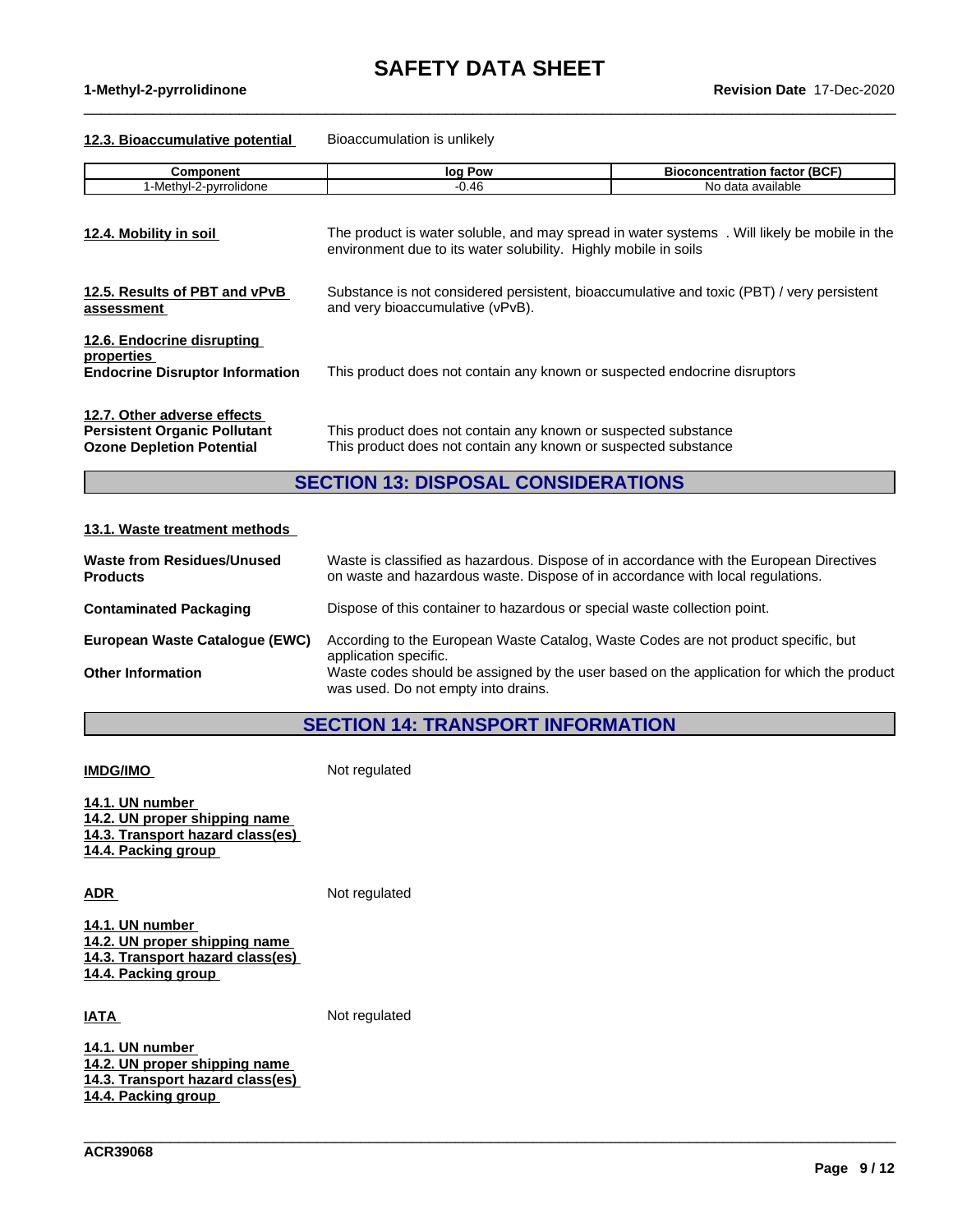$\_$  ,  $\_$  ,  $\_$  ,  $\_$  ,  $\_$  ,  $\_$  ,  $\_$  ,  $\_$  ,  $\_$  ,  $\_$  ,  $\_$  ,  $\_$  ,  $\_$  ,  $\_$  ,  $\_$  ,  $\_$  ,  $\_$  ,  $\_$  ,  $\_$  ,  $\_$  ,  $\_$  ,  $\_$  ,  $\_$  ,  $\_$  ,  $\_$  ,  $\_$  ,  $\_$  ,  $\_$  ,  $\_$  ,  $\_$  ,  $\_$  ,  $\_$  ,  $\_$  ,  $\_$  ,  $\_$  ,  $\_$  ,  $\_$  ,

**1-Methyl-2-pyrrolidinone Revision Date** 17-Dec-2020

#### **14.5. Environmental hazards** No hazards identified

**14.6. Special precautions for user** No special precautions required

**14.7. Maritime transport in bulk**

Not applicable, packaged goods

### **according to IMO instruments**

### **SECTION 15: REGULATORY INFORMATION**

#### **15.1. Safety, health and environmental regulations/legislation specific for the substance or mixture**

#### **International Inventories**

X = listed, Europe (EINECS/ELINCS/NLP), U.S.A. (TSCA), Canada (DSL/NDSL), Philippines (PICCS), China (IECSC), Japan (ENCS), Australia (AICS), Korea (ECL).

| Component              | <b>EINECS</b>   | <b>ELINCS</b> | <b>NLP</b> | <b>TSCA</b> | dsl | <b>NDSL</b> | <b>PICCS</b> | <b>ENCS</b> | rrcon<br>י יכטא | <b>AICS</b> | <b>KECL</b> |
|------------------------|-----------------|---------------|------------|-------------|-----|-------------|--------------|-------------|-----------------|-------------|-------------|
| 1-Methyl-2-pyrrolidone | $212 - 828 - 4$ |               |            |             |     |             |              |             |                 |             | KE-2532     |
|                        |                 |               |            |             |     |             |              |             |                 |             |             |

| Component              | REACH (1907/2006) - Annex XIV -<br><b>Substances Subject to</b><br><b>Authorization</b> | REACH (1907/2006) - Annex XVII -<br><b>Restrictions on Certain Dangerous</b><br><b>Substances</b>                                                                                                                                                                                                                                                                                                     | <b>REACH Regulation (EC)</b><br>1907/2006) article 59 - Candidate<br>List of Substances of Very High<br><b>Concern (SVHC)</b> |
|------------------------|-----------------------------------------------------------------------------------------|-------------------------------------------------------------------------------------------------------------------------------------------------------------------------------------------------------------------------------------------------------------------------------------------------------------------------------------------------------------------------------------------------------|-------------------------------------------------------------------------------------------------------------------------------|
| 1-Methyl-2-pyrrolidone |                                                                                         | Use restricted. See item 72.<br>(see<br>http://eur-lex.europa.eu/LexUriServ/L<br>lexUriServ.do?uri=CELEX:32006R190<br>7:EN: NOT for restriction details)<br>Use restricted. See item 30.<br>(see<br>http://eur-lex.europa.eu/LexUriServ/L<br>lexUriServ.do?uri=CELEX:32006R190<br>7:EN: NOT for restriction details)<br>Use restricted. See item 71.<br>(see<br>http://eur-lex.europa.eu/LexUriServ/L | SVHC Candidate list - 212-828-1 -<br>Toxic for reproduction, Article 57c                                                      |
|                        |                                                                                         | exUriServ.do?uri=CELEX:32006R190<br>7:EN:NOT for restriction details)                                                                                                                                                                                                                                                                                                                                 |                                                                                                                               |

### Regulation (EC) No 649/2012 of the European Parliament and of the Council of 4 July 2012 concerning the export and **import of dangerous chemicals**

Not applicable

#### **National Regulations**

#### **WGK Classification** See table for values

| Component                   | $\ddotsc$<br>Water<br><b>Classification</b><br>(VwVwS<br>Germany | ⊥uft<br>Class<br>Germany<br>. д. |
|-----------------------------|------------------------------------------------------------------|----------------------------------|
| I-Methvl-<br>e pyrrolidone? | WGK <sub>1</sub>                                                 |                                  |

| Component              | - INRS (Tables of occupational diseases)<br>France                                                                  |
|------------------------|---------------------------------------------------------------------------------------------------------------------|
| 1-Methvl-2-pvrrolidone | ) - RG 84<br>'TMP)<br>k des maladies professionnelles<br>ableaux                                                    |
| שוו                    | Toke pate of Control of Substances Hezerdous to Health Pequiptions (COSHH)<br><b>DOOD ond</b><br>$1.2005$ Amondmont |

\_\_\_\_\_\_\_\_\_\_\_\_\_\_\_\_\_\_\_\_\_\_\_\_\_\_\_\_\_\_\_\_\_\_\_\_\_\_\_\_\_\_\_\_\_\_\_\_\_\_\_\_\_\_\_\_\_\_\_\_\_\_\_\_\_\_\_\_\_\_\_\_\_\_\_\_\_\_\_\_\_\_\_\_\_\_\_\_\_\_\_\_\_\_

**UK** - Take note of Control of Substances Hazardous to Health Regulations (COSHH) 2002 and 2005 Amendment

Take note of Directive 94/33/EC on the protection of young people at work

Take note of Dir 92/85/EC on the protection of pregnant and breastfeeding women at work

#### **15.2. Chemical safety assessment**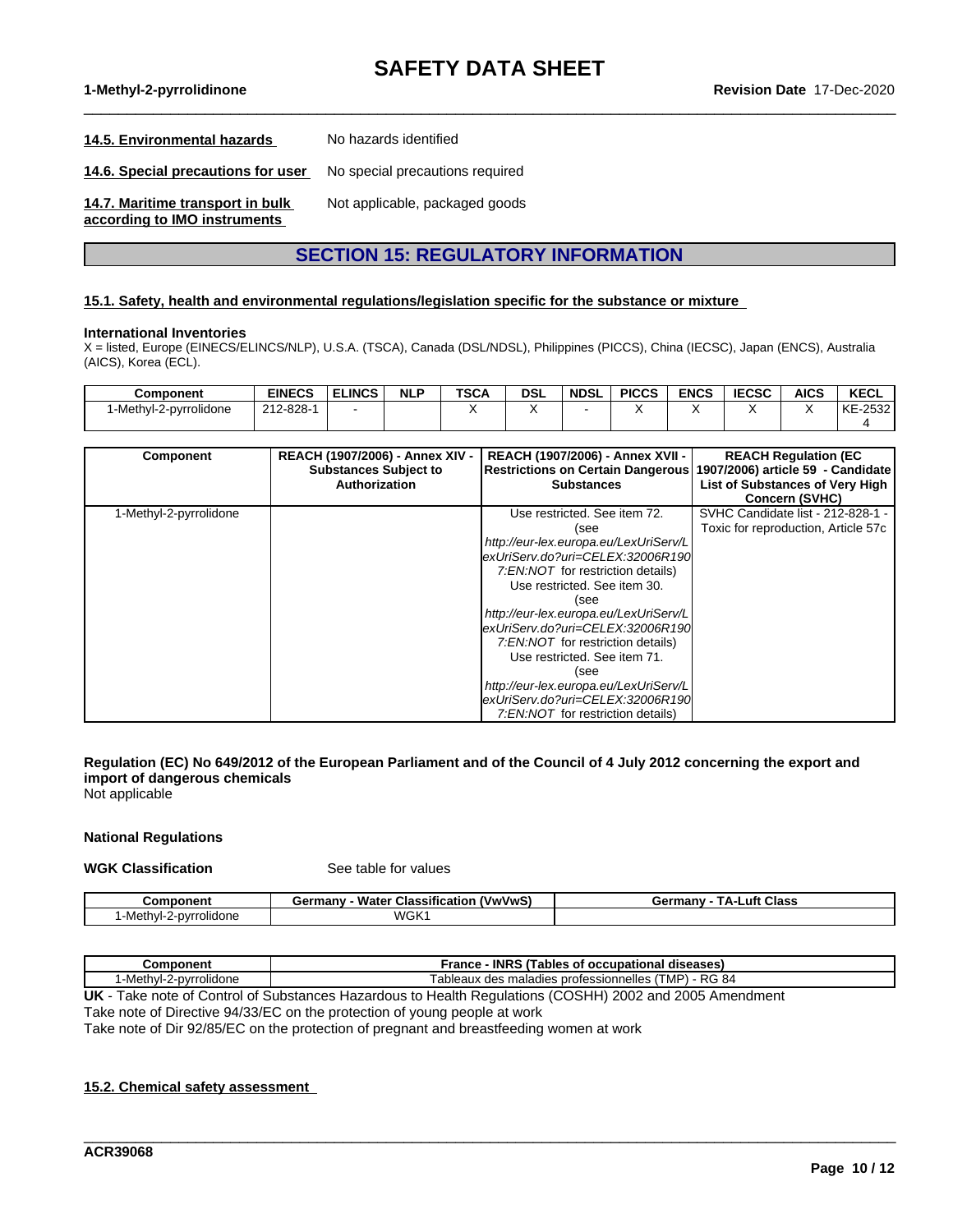$\_$  ,  $\_$  ,  $\_$  ,  $\_$  ,  $\_$  ,  $\_$  ,  $\_$  ,  $\_$  ,  $\_$  ,  $\_$  ,  $\_$  ,  $\_$  ,  $\_$  ,  $\_$  ,  $\_$  ,  $\_$  ,  $\_$  ,  $\_$  ,  $\_$  ,  $\_$  ,  $\_$  ,  $\_$  ,  $\_$  ,  $\_$  ,  $\_$  ,  $\_$  ,  $\_$  ,  $\_$  ,  $\_$  ,  $\_$  ,  $\_$  ,  $\_$  ,  $\_$  ,  $\_$  ,  $\_$  ,  $\_$  ,  $\_$  ,

A Chemical Safety Assessment/Report (CSA/CSR) has been conducted

### **SECTION 16: OTHER INFORMATION**

#### **Full text of H-Statements referred to undersections 2 and 3**

H315 - Causes skin irritation

H319 - Causes serious eye irritation

H335 - May cause respiratory irritation

H360D - May damage the unborn child

#### **Legend**

**CAS** - Chemical Abstracts Service **TSCA** - United States Toxic Substances Control Act Section 8(b) Inventory **EINECS/ELINCS** - European Inventory of Existing Commercial Chemical **DSL/NDSL** - Canadian Domestic Substances List/Non-Domestic Substances/EU List of Notified Chemical Substances Substances List **PICCS** - Philippines Inventory of Chemicals and Chemical Substances **ENCS** - Japanese Existing and New Chemical Substances **IECSC** - Chinese Inventory of Existing Chemical Substances **AICS** - Australian Inventory of Chemical Substances<br>**KECL** - Korean Existing and Evaluated Chemical Substances **NZIoC** - New Zealand Inventory of Chemicals **KECL** - Korean Existing and Evaluated Chemical Substances **WEL** - Workplace Exposure Limit **TWA** - Time Weighted Average **ACGIH** - American Conference of Governmental Industrial Hygienists **IARC** - International Agency for Research on Cancer **DNEL** - Derived No Effect Level<br> **RPE** - Respiratory Protective Equipment<br> **RPE** - Respiratory Protective Equipment<br> **RPE** - Respiratory Protective Equipment **RPE** - Respiratory Protective Equipment **LC50** - Lethal Concentration 50% **EC50** - Effective Concentration 50% **NOEC** - No Observed Effect Concentration **POW - Partition coefficient Octanol: Water PBT** - Persistent, Bioaccumulative, Toxic **very Property Property Persistent**, very Bioaccumulative **ADR** - European Agreement Concerning the International Carriage of Dangerous Goods by Road **ICAO/IATA** - International Civil Aviation Organization/International Air Transport Association **IMO/IMDG** - International Maritime Organization/International Maritime Dangerous Goods Code **MARPOL** - International Convention for the Prevention of Pollution from Ships

**OECD** - Organisation for Economic Co-operation and Development **ATE** - Acute Toxicity Estimate **BCF** - Bioconcentration factor **VOC** (volatile organic compound)

#### **Key literature references and sources for data**

https://echa.europa.eu/information-on-chemicals

Suppliers safety data sheet, Chemadvisor - LOLI, Merck index, RTECS

#### **Training Advice**

Chemical hazard awareness training, incorporating labelling, Safety Data Sheets (SDS), Personal Protective Equipment (PPE) and hygiene.

Use of personal protective equipment, covering appropriate selection, compatibility, breakthrough thresholds, care, maintenance, fit and standards.

First aid for chemical exposure, including the use of eye wash and safety showers.<br>Chemical incident response training.

Fire prevention and fighting, identifying hazards and risks, static electricity, explosive atmospheres posed by vapours and dusts.

| <b>Creation Date</b>    | 12-Nov-2009           |  |
|-------------------------|-----------------------|--|
| <b>Revision Date</b>    | 17-Dec-2020           |  |
| <b>Revision Summary</b> | Update to CLP Format. |  |

### **This safety data sheet complies with the requirements of Regulation (EC) No. 1907/2006 COMMISSION REGULATION (EU) 2020/878 amending Annex II to Regulation (EC) No 1907/2006**

### **Disclaimer**

The information provided in this Safety Data Sheet is correct to the best of our knowledge, information and belief at the date of its publication. The information given is designed only as a guidance for safe handling, use, processing, storage, transportation, disposal and release and is not to be considered a warranty or quality specification. The information relates only to the specific material designated and may not be valid for such material used in combination with any other **materials or in any process, unless specified in the text**